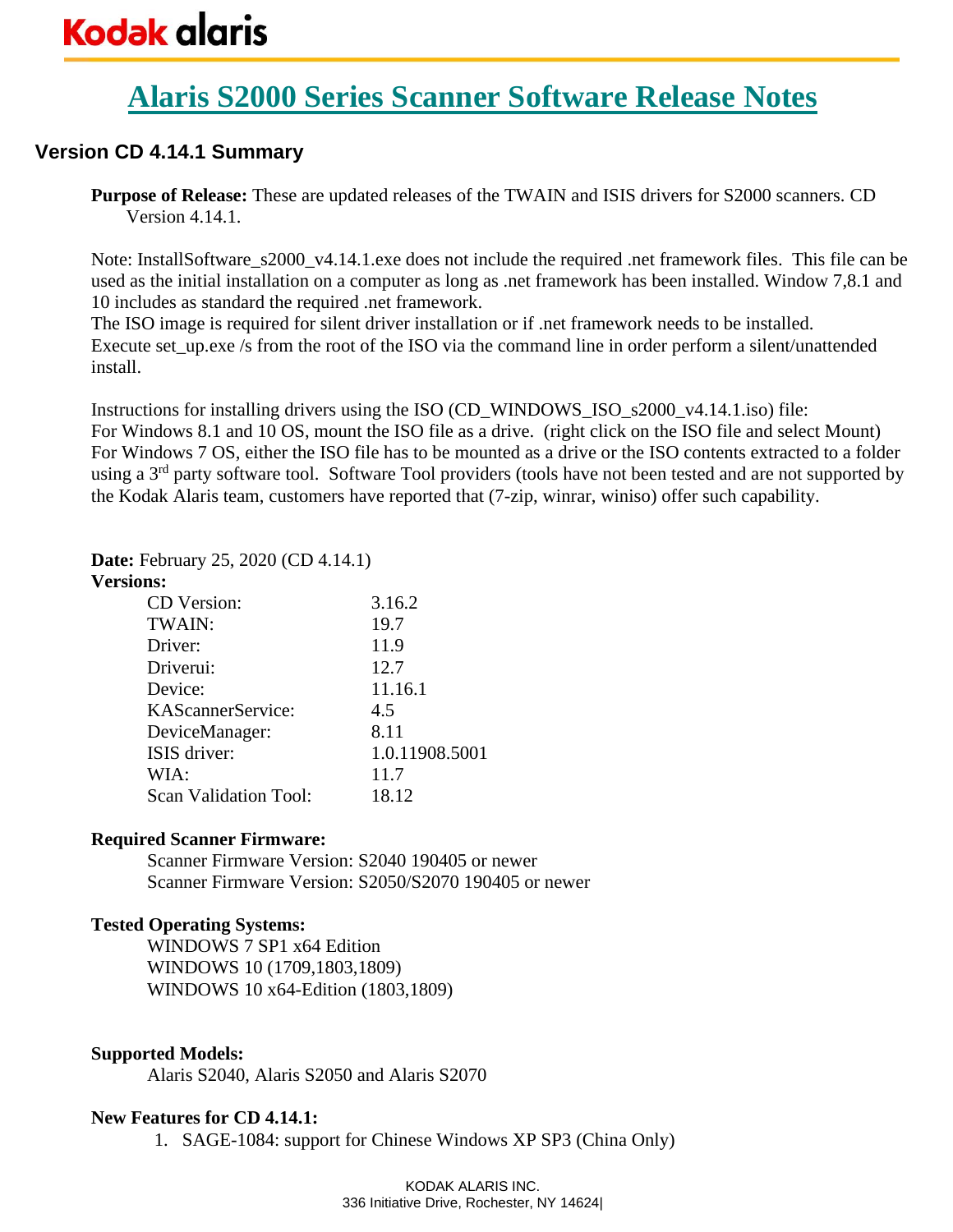# **Alaris S2000 Series Scanner Software Release Notes**

# **Improvements in CD 4.14.1:**

1. none:

# **Notes:**

1. If the computer which the Alaris S2000 drivers are being installed has drivers for a Kodak i11xxWN scanner and does not have the Alaris S2000 drivers already installed. The i11xxWN scanner must be uninstalled prior to the installation of the Alaris S2000 drivers. The Kodak i11xxWN scanner can then be reinstalled after the Alaris S2000 drivers are successfully installed.

- 1. SAGE-185: ISIS: Cropping Relative to Document, when set for 3" x 3" cropping size, the output image measures 3.19" x 2.93"
- 2. SAGE-598: An USB/HOST communication error will occur with scanner firmware 17.10.02 or higher prior with host CD 1.3.
- 3. SAGE-753 ISIS- Digital Stamping is limited to 40 total characters while 40 characters per line are allowed with the TWAIN driver.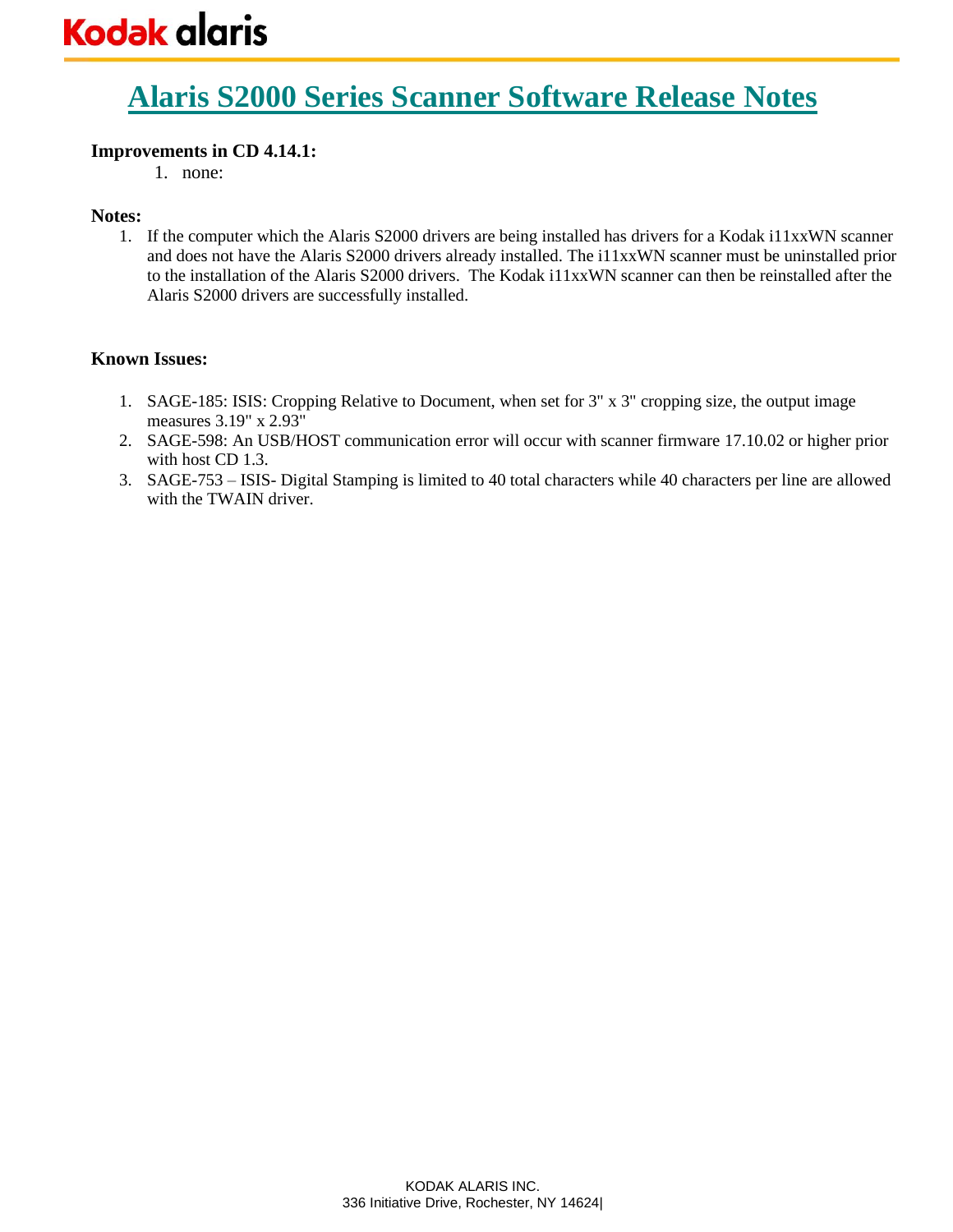# **Alaris S2000 Series Scanner Software Release Notes**

# **Version CD 4.13 Summary**

**Purpose of Release:** These are updated releases of the TWAIN and ISIS drivers for S2000 scanners. CD Version 4.13 has a change so that domain user can connect to scanners.

Note: InstallSoftware\_s2000\_v4.13.exe does not include the required .net framework files. This file can be used as the initial installation on a computer as long as .net framework has been installed. Window 7,8.1 and 10 includes as standard the required .net framework.

The ISO image is required for silent driver installation or if .net framework needs to be installed. Execute set up.exe /s from the root of the ISO via the command line in order perform a silent/unattended install.

Instructions for installing drivers using the ISO (CD\_WINDOWS\_ISO\_s2000\_v4.13.iso) file: For Windows 8.1 and 10 OS, mount the ISO file as a drive. (right click on the ISO file and select Mount) For Windows 7 OS, either the ISO file has to be mounted as a drive or the ISO contents extracted to a folder using a 3<sup>rd</sup> party software tool. Software Tool providers (tools have not been tested and are not supported by the Kodak Alaris team, customers have reported that (7-zip, winrar, winiso) offer such capability.

# **Date:** January 15, 2020 (CD 4.13)

## **Versions:**

| CD Version:                  | 4.13             |
|------------------------------|------------------|
| TWAIN:                       | 18.02 (os 12.21) |
| Driver:                      | 5.11             |
| Driverui:                    | 12.6             |
| Device:                      | 4.6              |
| KAScannerService:            | 4.4              |
| DeviceManager:               | 8.0.3            |
| ISIS driver:                 | 1.0.11909.30003  |
| WIA:                         | 11.4             |
| <b>Scan Validation Tool:</b> | 18.11            |

## **Required Scanner Firmware:**

Scanner Firmware Version: S2040 190405 or newer Scanner Firmware Version: S2050/S2070 190405 or newer

# **Tested Operating Systems:**

WINDOWS 7 SP1 x64 Edition WINDOWS 10 (1709,1803,1809) WINDOWS 10 x64-Edition (1803,1809)

**(Linux -** (Intel/AMD x86/64 bit processors only)**)** Ubuntu 18.04 64-bit Ubuntu 16.04 64-bit and 32-bit Open SUSE 11.3 (i586) 32-bit Open SUSE LEAP 15.1 64-bit SUSE Linux Enterprise Desktop 12.2 64-bit SUSE Linux Enterprise Desktop 15 SP1 for 64 bit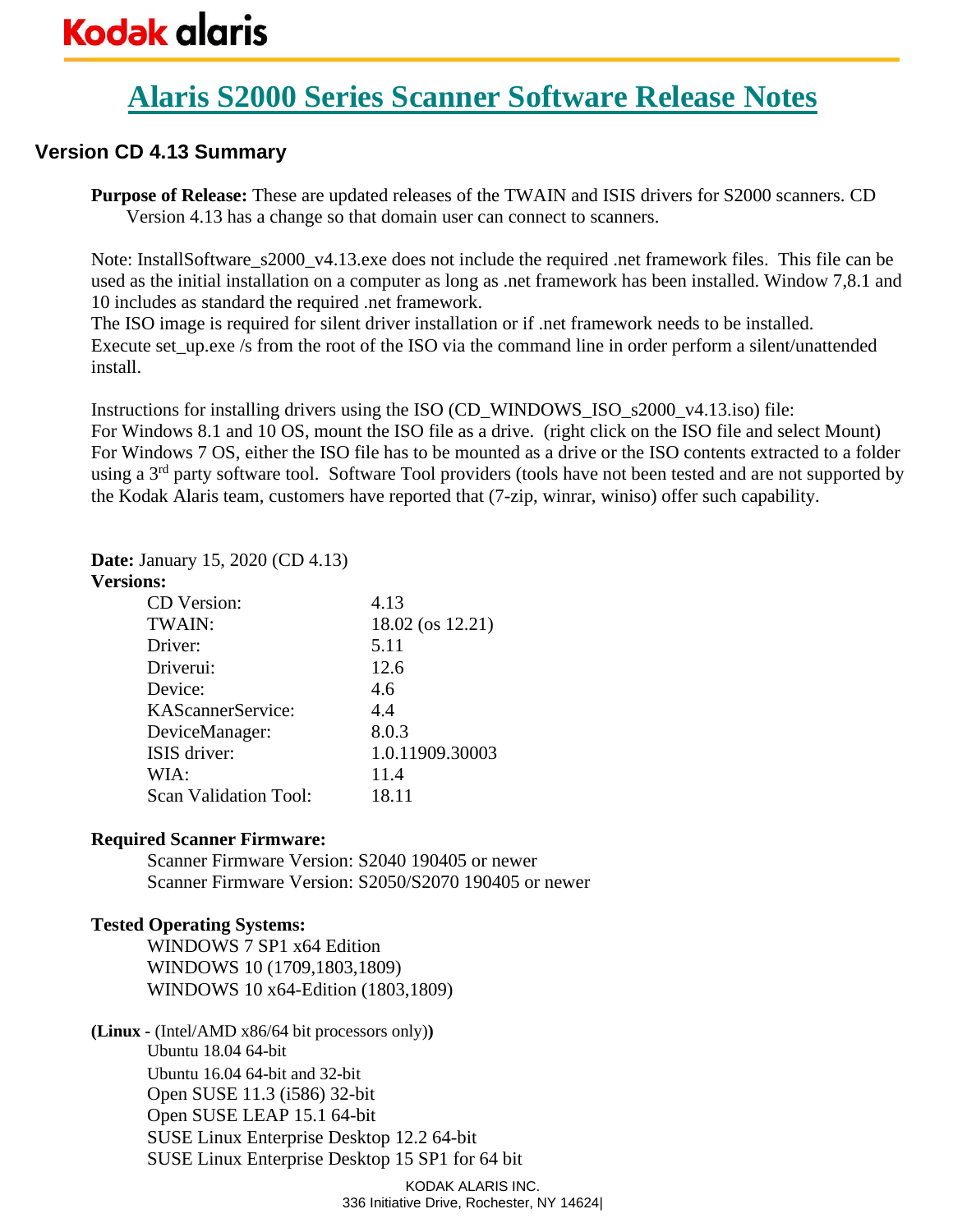# **Alaris S2000 Series Scanner Software Release Notes**

Neokylin-NKLD-V7\_U2-ZX64-REL-build54 NeoKylin-Live-Desktop-6.0-x86\_64-B060-20160822 NeoKylin-Linux-Desktop-6.0-x86\_64-B045-20141201 64-bit NeoKylin-Linux-Desktop-6.0 i586 32-bit

## **Supported Models:**

Alaris S2040, Alaris S2050 and Alaris S2070

# **New Features for CD 4.13:**

2. none

# **Improvements in CD 4.13:**

2. SAGE-1572, SAGE-159,SAGE-1592: Addressed a problem where administrator users would be able to scan and domain user would not be able to connect to the scanner.

## **Notes:**

2. If the computer which the Alaris S2000 drivers are being installed has drivers for a Kodak i11xxWN scanner and does not have the Alaris S2000 drivers already installed. The i11xxWN scanner must be uninstalled prior to the installation of the Alaris S2000 drivers. The Kodak i11xxWN scanner can then be reinstalled after the Alaris S2000 drivers are successfully installed.

- 4. SAGE-185: ISIS: Cropping Relative to Document, when set for 3" x 3" cropping size, the output image measures 3.19" x 2.93"
- 5. SAGE-598: An USB/HOST communication error will occur with scanner firmware 17.10.02 or higher prior with host CD 1.3.
- 6. SAGE-753 ISIS- Digital Stamping is limited to 40 total characters while 40 characters per line are allowed with the TWAIN driver.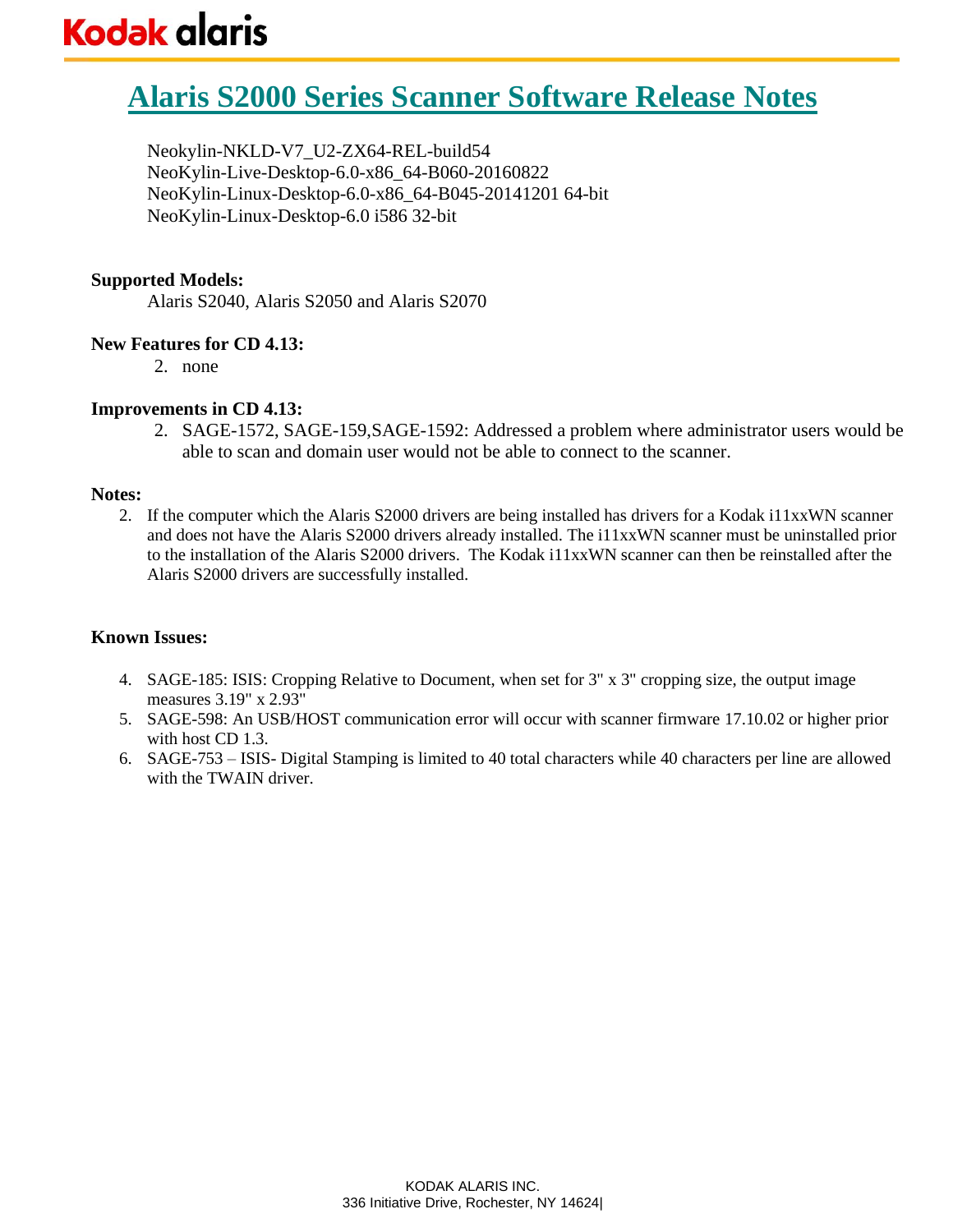# **Alaris S2000 Series Scanner Software Release Notes**

# **Version CD 4.08 and 4.11 Summary**

**Purpose of Release:** These are updated releases of the TWAIN and ISIS drivers for S2000 scanners. CD Version 4.11 is the same as CD 4.08 with one additional improvement as noted below.

Note: InstallSoftware\_s2000\_v4.11.exe does not include the required .net framework files. This file can be used as the initial installation on a computer as long as .net framework has been installed. Window 7,8.1 and 10 includes as standard the required .net framework.

The ISO image is required for silent driver installation or if .net framework needs to be installed. Execute set up.exe /s from the root of the ISO via the command line in order perform a silent/unattended install.

Instructions for installing drivers using the ISO (CD\_WINDOWS\_ISO\_s2000\_v4.11.iso) file: For Windows 8.1 and 10 OS, mount the ISO file as a drive. (right click on the ISO file and select Mount) For Windows 7 OS, either the ISO file has to be mounted as a drive or the ISO contents extracted to a folder using a 3<sup>rd</sup> party software tool. Software Tool providers (tools have not been tested and are not supported by the Kodak Alaris team, customers have reported that (7-zip, winrar, winiso) offer such capability.

**Date:** October 15, 2019 (CD 4.08); November 9, 2019 (CD 4.11)

## **Versions:**

| CD Version:           | 4.11            |
|-----------------------|-----------------|
| TWAIN:                | 18.03 (os 12.9) |
| Driver:               | 5.11            |
| Driverui:             | 12.3            |
| Device:               | 4.6             |
| KAScannerService:     | 4.2             |
| DeviceManager:        | 8.03            |
| ISIS driver:          | 1.0.11909.30003 |
| WIA:                  | 11.4            |
| Scan Validation Tool: | 18.7            |

# **Required Scanner Firmware:**

Scanner Firmware Version: S2040 190405 or newer Scanner Firmware Version: S2050/S2070 190405 or newer

# **Tested Operating Systems:**

WINDOWS 7 SP1 x64 Edition WINDOWS 10 (1709,1803,1809) WINDOWS 10 x64-Edition (1803,1809)

**(Linux -** (Intel/AMD x86/64 bit processors only)**)** Ubuntu 18.04 64-bit Ubuntu 16.04 64-bit and 32-bit Open SUSE 11.3 (i586) 32-bit Open SUSE LEAP 15.1 64-bit SUSE Linux Enterprise Desktop 12.2 64-bit SUSE Linux Enterprise Desktop 15 SP1 for 64 bit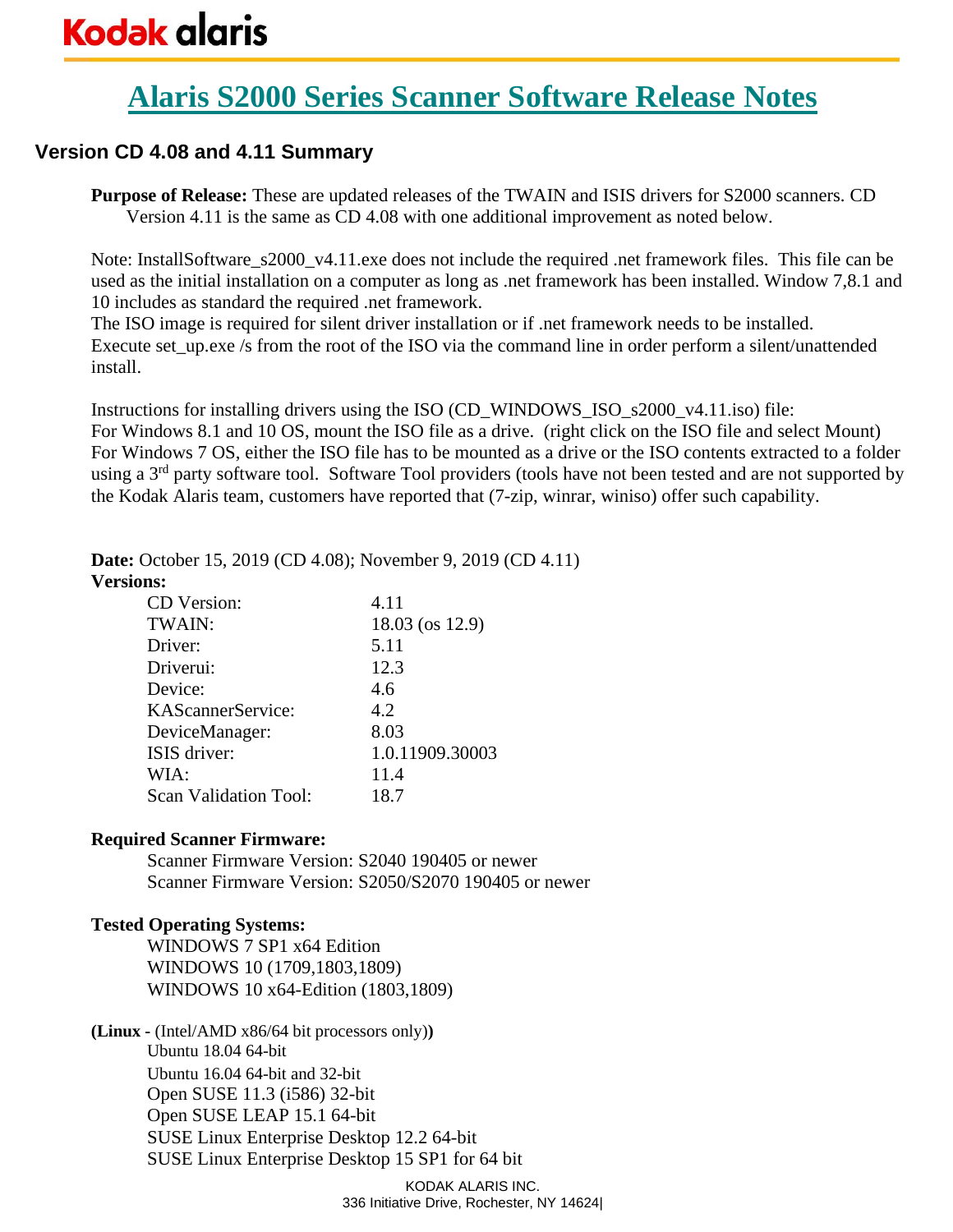# **Alaris S2000 Series Scanner Software Release Notes**

Neokylin-NKLD-V7\_U2-ZX64-REL-build54 NeoKylin-Live-Desktop-6.0-x86\_64-B060-20160822 NeoKylin-Linux-Desktop-6.0-x86\_64-B045-20141201 64-bit NeoKylin-Linux-Desktop-6.0 i586 32-bit

## **Supported Models:**

Alaris S2040, Alaris S2050 and Alaris S2070

# **New Features for CD 4.08 and CD 4.11:**

- 3. SAGE-1441: Changed default setting for "Enhanced Separation" to Off
- 4. SAGE-1204 Have S2000 work more efficiently in Citrix/Thin client environments with TWAIN driver

## **Improvements in CD 4.11:**

3. CPSOLKCP-2661: Fixed problem where custom Scanner Settings Profiles created or modified with Capture Pro Software could get removed after installing or upgrading to CD 4.08.

## **Improvements from CD 2.06:**

- 4. SAGE-1336– Support Energy Star 3.0 standard. Change maximum allowable timeout for Power saver to 120 minutes.
- 5. Changes to support Windows 10 release up to V1903
- 6. Improvements to kascannerservice for more robust device connectivity.

#### **Notes:**

3. If the computer which the Alaris S2000 drivers are being installed has drivers for a Kodak i11xxWN scanner and does not have the Alaris S2000 drivers already installed. The i11xxWN scanner must be uninstalled prior to the installation of the Alaris S2000 drivers. The Kodak i11xxWN scanner can then be reinstalled after the Alaris S2000 drivers are successfully installed.

- 7. SAGE-185: ISIS: Cropping Relative to Document, when set for 3" x 3" cropping size, the output image measures 3.19" x 2.93"
- 8. SAGE-598: An USB/HOST communication error will occur with scanner firmware 17.10.02 or higher prior with host CD 1.3.
- 9. SAGE-753 ISIS- Digital Stamping is limited to 40 total characters while 40 characters per line are allowed with the TWAIN driver.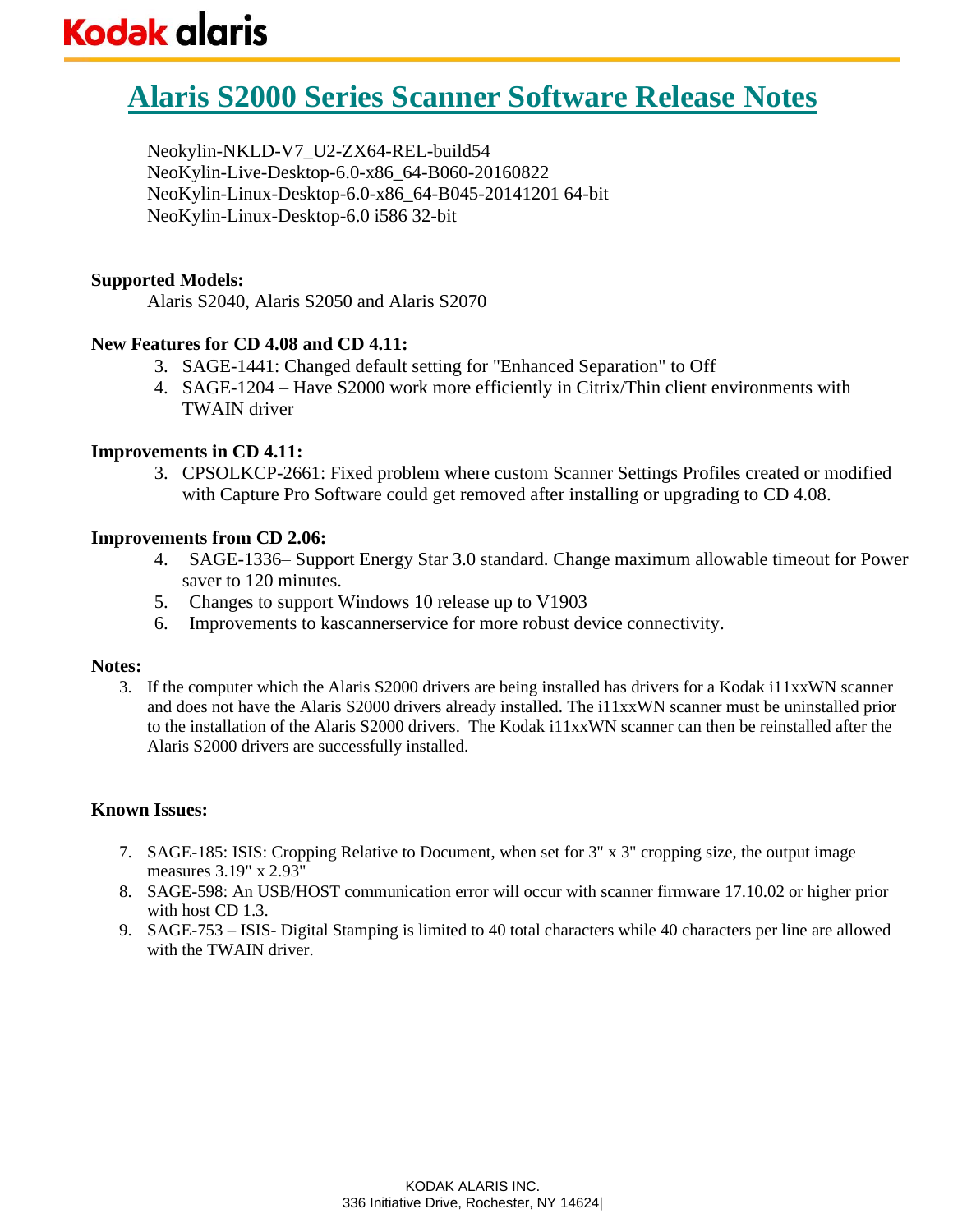# **Alaris S2000 Series Scanner Software Release Notes**

# **Version CD 2.06.00 Summary**

**Purpose of Release:** This is the updated release of the TWAIN and ISIS drivers which adds support for the S2040.

Note: InstallSoftware\_s2000\_v2.6.exe does not include the required .net framework files. This file can be used as the initial installation on a computer as long as .net framework has been installed. Window 7,8.1 and 10 includes as standard the required .net framework.

The ISO image is required for silent driver installation or if .net framework needs to be installed.

Instructions for installing drivers using the ISO (CD\_WINDOWS\_ISO\_s2000\_v2.6.iso) file: For Windows 8.1 and 10 OS, mount the ISO file as a drive. (right click on the ISO file and select Mount) For Windows 7 OS, either the ISO file has to be mounted as a drive or the ISO contents extracted to a folder using a 3<sup>rd</sup> party software tool. Software Tool providers (tools have not been tested and are not supported by the Kodak Alaris team, customers have reported that (7-zip, winrar, winiso) offer such capability.

# **Date:** June 28,2018

## **Versions:**

| CD Version:                  | 2.06.00           |
|------------------------------|-------------------|
| TWAIN:                       | 16.1 (os $8.64$ ) |
| Driver:                      | 3.1               |
| Driverui:                    | 8.11              |
| Device:                      | 2.2               |
| KAScannerService:            | 1.19              |
| DeviceManager:               | 2.1               |
| ISIS driver:                 | 1.0.11805.18001   |
| WIA:                         | 8.0               |
| <b>Scan Validation Tool:</b> | 14.21             |

# **Required Scanner Firmware:**

Scanner Firmware Version: S2040 18.07.01 or newer Scanner Firmware Version: S2050/S2070 18.03.06 or newer **S2050/S2070 ONLY:**

Scanner Firmware 17.10.02 and higher are not compatible with host CD 1.3 or higher, a USB or HOST communication error will occur.

Two options for how to update:

- 1) Update to host CD 1.11 or higher before updating firmware
- 2) Update to firmware, 17.10.02 or higher, power off the scanner, update the host computer to CD 1.11 or higher prior to power on scanner.

# **Supported Operating Systems:**

WINDOWS 7 SP1 WINDOWS 7 SP1 x64 Edition WINDOWS 8.1 WINDOWS 8.1 x64 Edition WINDOWS 10 WINDOWS 10 x64-Edition WINDOWS 2012 Server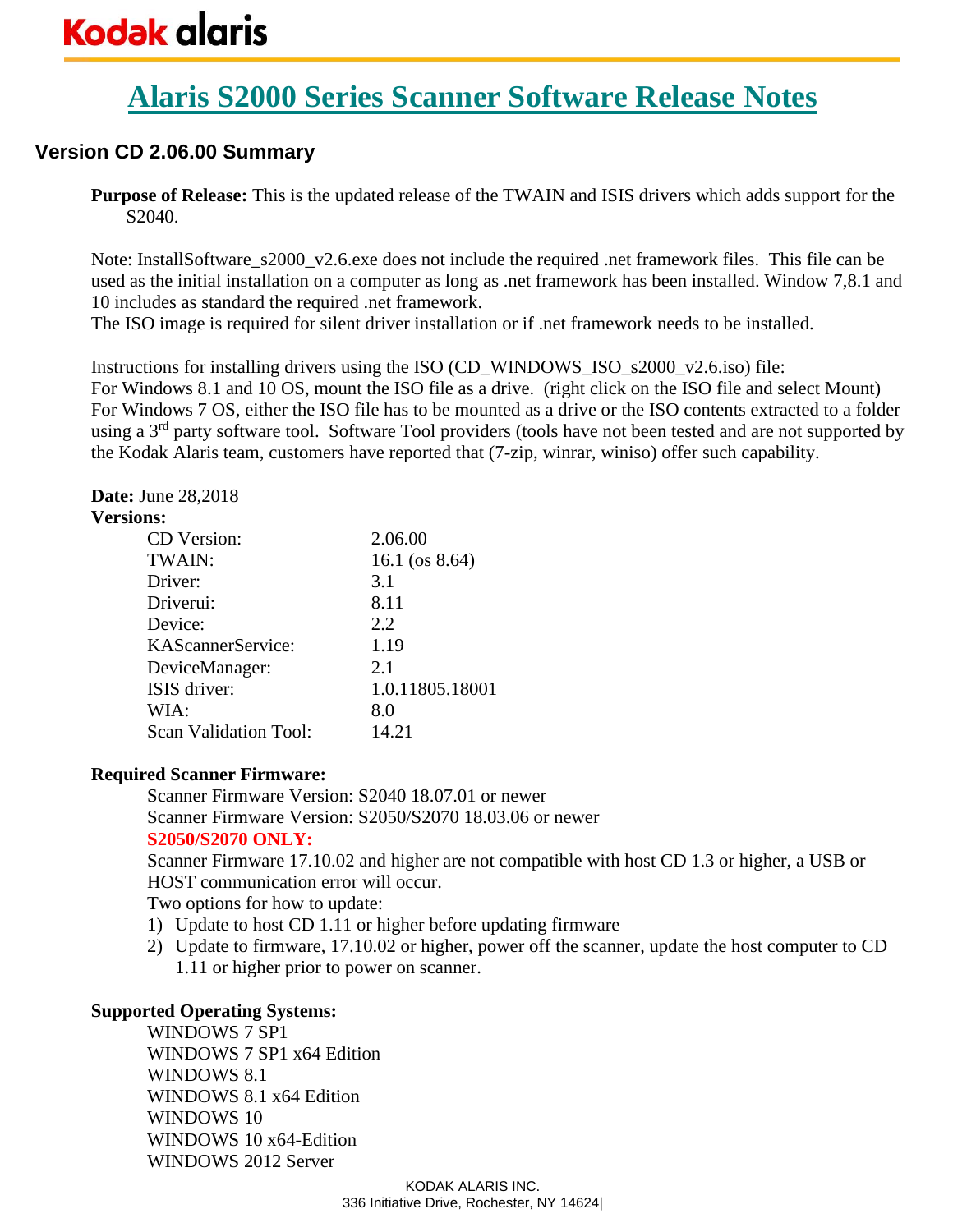WINDOWS 2012 R2 Server WINDOWS Server 2016 Std (64-bit)

# **Supported Models:**

Alaris S2040, Alaris S2050 and Alaris S2070

# **New Features for CD 2.06:**

1. Add S2040 product support

# **Improvements from CD 1.16.1:**

- 1. SAGE-758 Passport Single Page shortcut name in the TWAIN driver is not translated and the name appears blank if the PC language is not English.
- 2. SAGE-680: When the host 1.11 is used with Firmware 17.08.03, buttons and text may not appear correct on the OCP. Update to firmware 17.10.02 or higher.
- 3. SAGE-800 ISIS driver allowed some invalid paper orientations for the Legal/A4 flatbed. Some changes to the ISIS made to the driver user interface. When in flatbed mode, the ISIS driver does not limit the page sizes. Instead, it forces a portrait scan and rotates. That is, if the selected page size does not fit in landscape mode, the leading edge must be 'left' or 'right'. 'Top' and 'bottom' are disabled and are not valid choices.
- 4. DIAS-1570 the button icons and description are showing up on the scanners but pressing the "scan" button on the OCP is not launching Smart Touch

## **Notes:**

1. If the computer which the Alaris S2000 drivers are being installed has drivers for a Kodak i11xxWN scanner and does not have the Alaris S2000 drivers already installed. The i11xxWN scanner must be uninstalled prior to the installation of the Alaris S2000 drivers. The Kodak i11xxWN scanner can then be reinstalled after the Alaris S2000 drivers are successfully installed.

- 1. SAGE-185: ISIS: Cropping Relative to Document, when set for 3" x 3" cropping size, the output image measures 3.19" x 2.93"
- 2. SAGE-598: An USB/HOST communication error will occur with scanner firmware 17.10.02 or higher prior with host CD 1.3.
- 3. SAGE-753 ISIS- Digital Stamping is limited to 40 total characters while 40 characters per line are allowed with the TWAIN driver.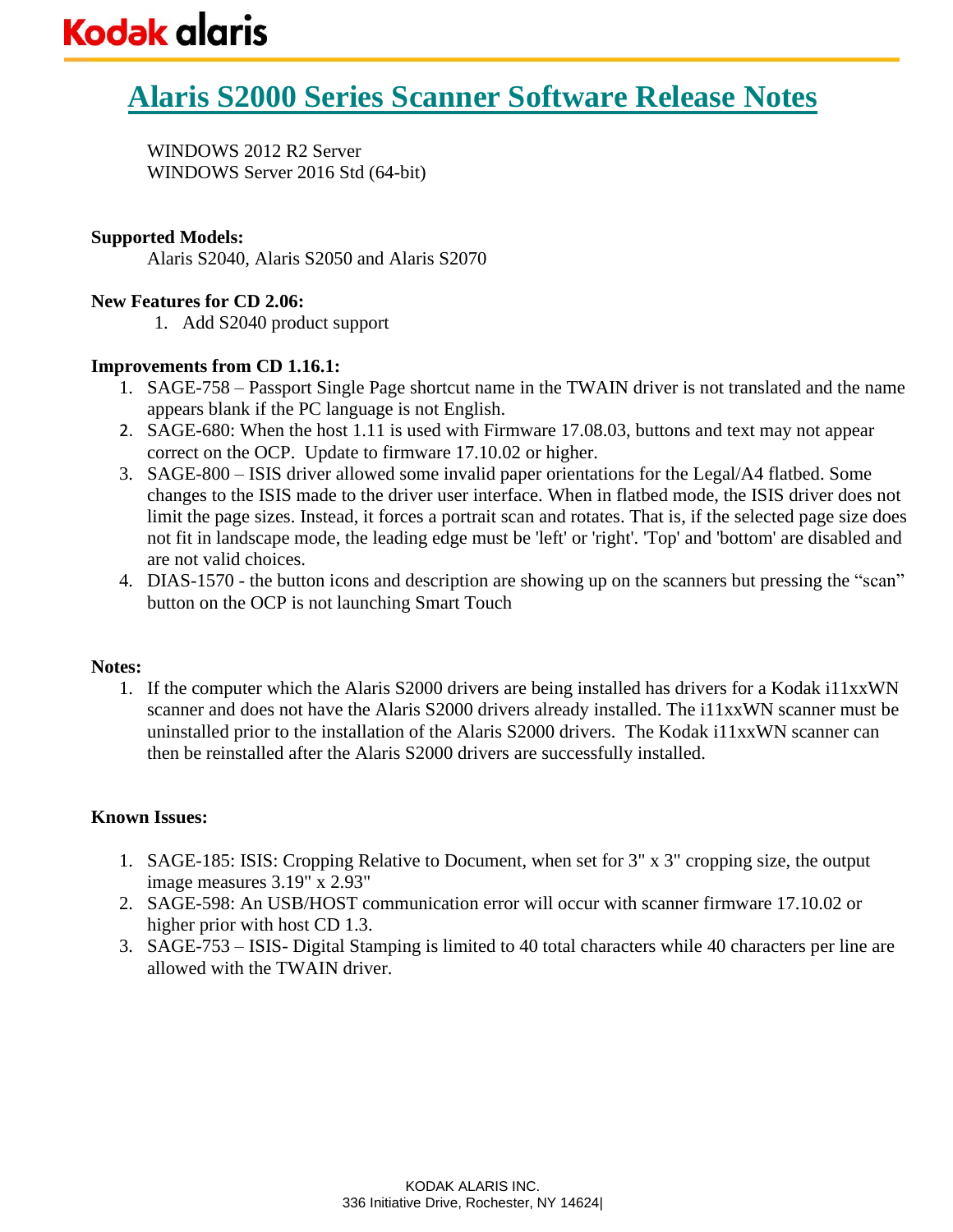# **Alaris S2000 Series Scanner Software Release Notes**

# **Version CD 1.16.01 Summary**

**Purpose of Release:** This is the updated release of the TWAIN and ISIS drivers.

The changes address problems created with Windows 10 Fall 2017 Creators Update V1709 and the scanner drivers.

CD 1.16.01 or higher is required for the optimal experience with the Smart Touch scanning application.

See notes prior to installing this software.

Note: InstallSoftware\_s2000w\_v1.19.exe does not include the required .net framework files. This file can be used as the initial installation on a computer as long as .net framework has been installed. Window 7,8.1 and 10 includes as standard the required .net framework.

The ISO image is required for silent driver installation or if .net framework needs to be installed.

Instructions for installing drivers using the ISO file:

For Windows 8.1 and 10 OS, mount the ISO file as a drive. (right click on the ISO file and select Mount) For Windows 7 OS, either the ISO file has to be mounted as a drive or the ISO contents extracted to a folder using a 3<sup>rd</sup> party software tool. Software Tool providers (tools have not been tested and are not supported by the Kodak Alaris team, customers have reported that (7-zip, winrar, winiso) offer such capability.

# **Date:** March 27,2018

# **Versions:**

| CD Version:                  | 1.16.01         |
|------------------------------|-----------------|
| TWAIN:                       | 15.5            |
| Driver:                      | 2.4             |
| Driverui:                    | 8.11            |
| Device:                      | 1.25.1          |
| KAScannerService:            | 1.19            |
| DeviceManager:               | 1.9             |
| ISIS driver:                 | 1.0.11712.21002 |
| WIA:                         | 7.7             |
| <b>Scan Validation Tool:</b> | 14.21           |

# **Required Scanner Firmware:**

Scanner Firmware Version: 18.03.06 Scanner Firmware 17.10.02 and higher are not compatible with host CD 1.3 or higher, a USB or HOST communication error will occur. Two options for how to update:

- 3) Update to host CD 1.11 or higher before updating firmware
- 4) Update to firmware, 17.10.02 or higher, power off the scanner, update the host computer to CD 1.11 or higher prior to power on scanner.

# **Supported Operating Systems:**

WINDOWS 7 SP1 WINDOWS 7 SP1 x64 Edition WINDOWS 8.1 WINDOWS 8.1 x64 Edition WINDOWS 10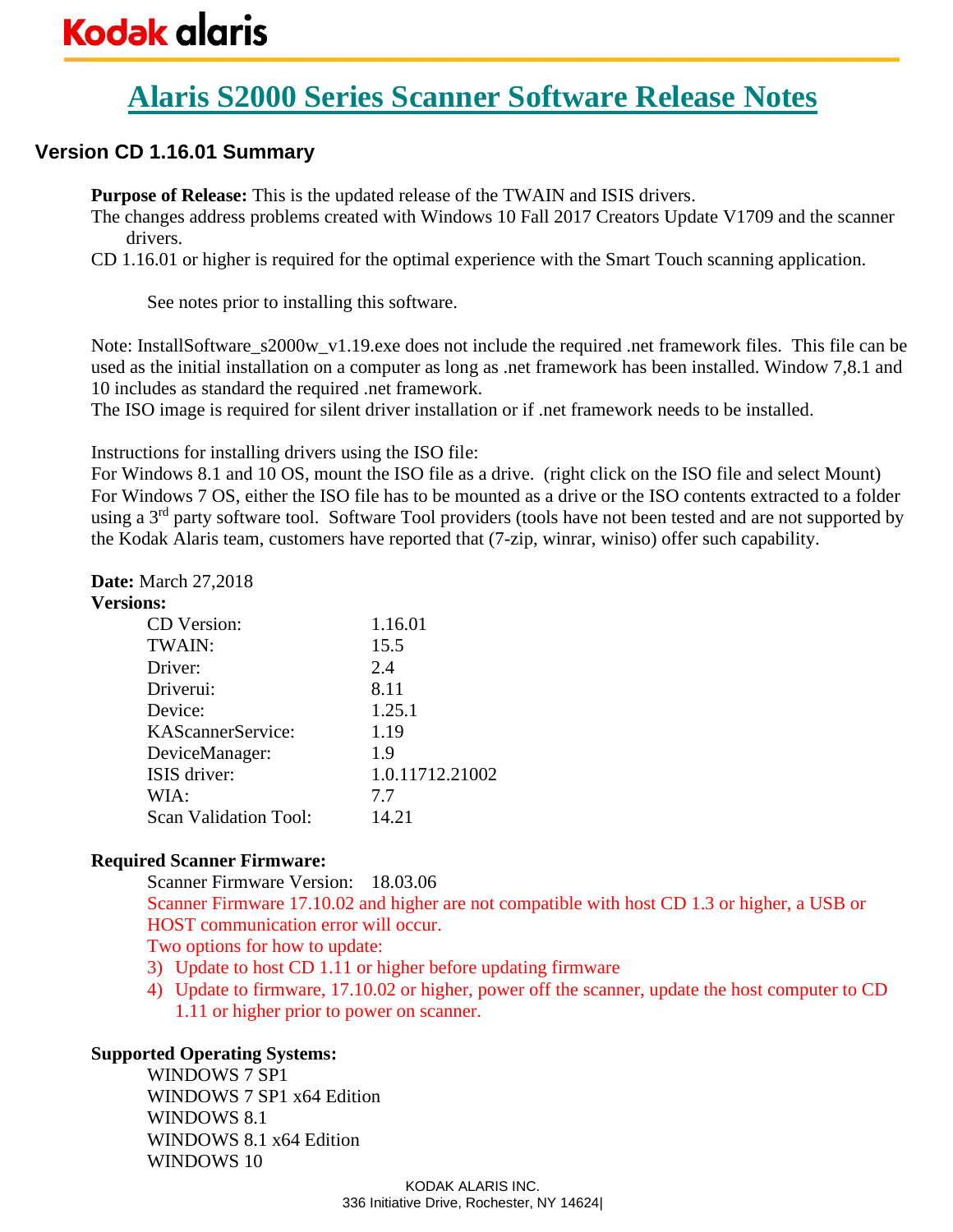WINDOWS 10 x64-Edition WINDOWS 2012 Server WINDOWS 2012 R2 Server WINDOWS Server 2016 Std (64-bit)

# **Supported Models:**

Alaris S2050 and Alaris S2070

## **New Features for CD 1.16:**

none

# **Improvements from CD 1.16:**

- 1. DIAS-1441, DIAS-1452 Twain Driver will not connect with Windows 10 Creator v1709
- 2. CPSOLSTS-237 –Smart Touch buttons do not work with Windows 10 Creator v1709

## **Notes:**

1. If the computer which the Alaris S2000 drivers are being installed has drivers for a Kodak i11xxWN scanner and does not have the Alaris S2000 drivers already installed. The i11xxWN scanner must be uninstalled prior to the installation of the Alaris S2000 drivers. The Kodak i11xxWN scanner can then be reinstalled after the Alaris S2000 drivers are successfully installed.

- 1. SAGE-185: ISIS: Cropping Relative to Document, when set for 3" x 3" cropping size, the output image measures 3.19" x 2.93"
- 2. SAGE-598: An USB/HOST communication error will occur with scanner firmware 17.10.02 or higher prior with host CD 1.3.
- 3. SAGE-753 ISIS- Digital Stamping is limited to 40 total characters while 40 characters per line are allowed with the TWAIN driver.
- 4. SAGE-758 Passport Single Page shortcut name in the TWAIN driver is not translated and the name appears blank is the PC language is not English.
- 5. SAGE-680: When the host 1.11 is used with Firmware 17.08.03, buttons and text may not appear correct on the OCP. Update to firmware 17.10.02 or higher.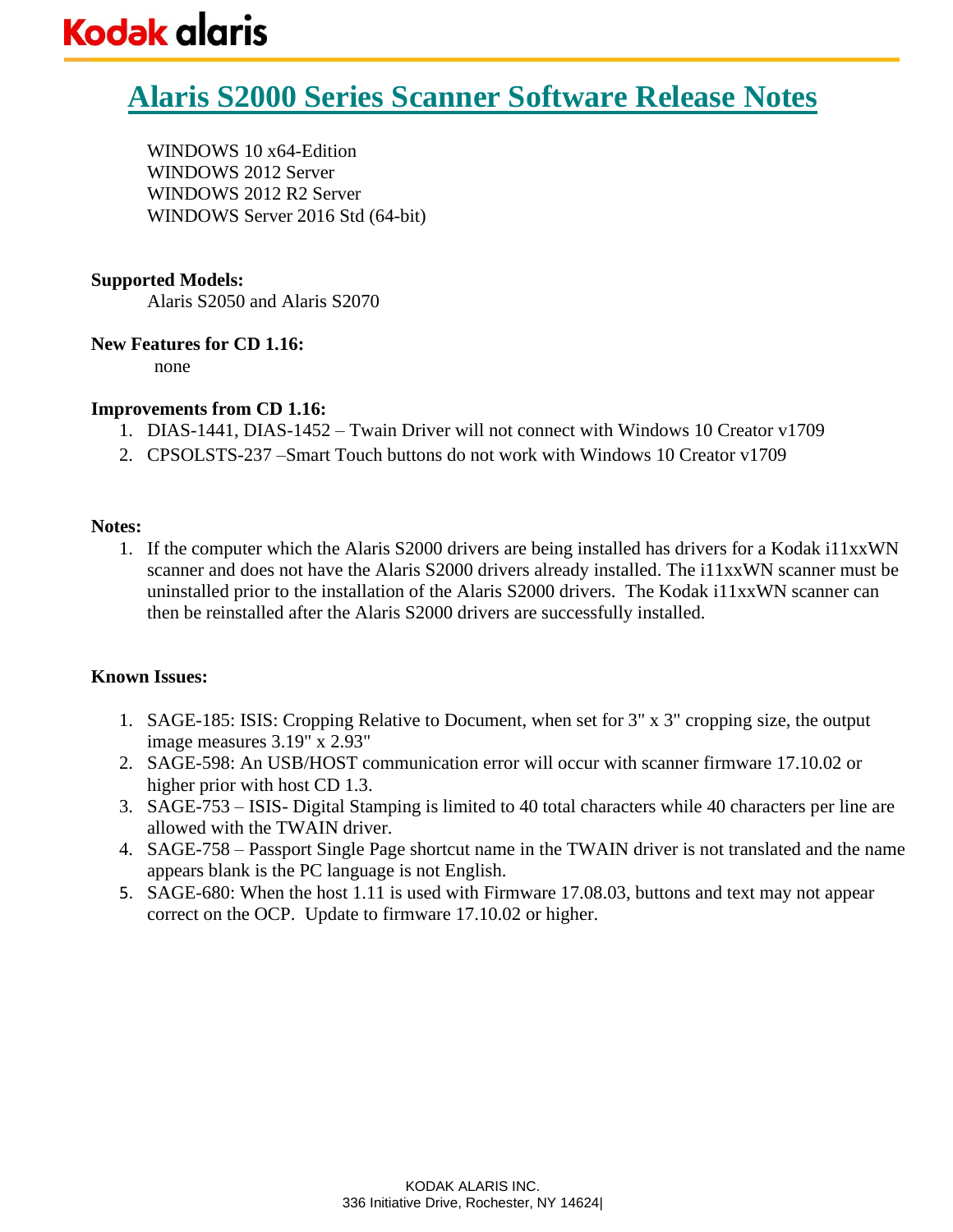# **Alaris S2000 Series Scanner Software Release Notes**

# **Version CD 1.16.0 Summary**

**Purpose of Release:** This is the updated release of the TWAIN and ISIS drivers which added features and address problem reports.

See notes prior to installing this software.

Instructions for installing drivers using the ISO file:

For Windows 8.1 and 10 OS, mount the ISO file as a drive. (right click on the ISO file and select Mount) For Windows 7 OS, either the ISO file has to be mounted as a drive or the ISO contents extracted to a folder using a 3<sup>rd</sup> party software tool. Software Tool providers (tools have not been tested and are not supported by the Kodak Alaris team, customers have reported that (7-zip, winrar, winiso) offer such capability.

**Date:** October 27, 2017 **Versions:**

| шs.                          |                 |
|------------------------------|-----------------|
| <b>CD</b> Version:           | 1.16            |
| TWAIN:                       | 15.5            |
| Driver:                      | 2.4             |
| Driverui:                    | 8.11            |
| Device:                      | 1.25            |
| KAScannerService:            | 1.19            |
| DeviceManager:               | 1.9             |
| ISIS driver:                 | 1.0.11712.21002 |
| WIA:                         | 7.7             |
| <b>Scan Validation Tool:</b> | 14.17           |
|                              |                 |

## **Required Scanner Firmware:**

Scanner Firmware Version: 18.01.05 Scanner Firmware 17.10.02 and higher are not compatible with host CD 1.3, a USB or HOST communication error will occur. Two options for how to update:

- 5) Update to host CD 1.11 or higher before updating firmware
- 6) Update to firmware, 17.10.02 or higher, power off the scanner, update the host computer to CD 1.11 or higher prior to power on scanner.

## **Supported Operating Systems:**

WINDOWS 7 SP1 WINDOWS 7 SP1 x64 Edition WINDOWS 8.1 WINDOWS 8.1 x64 Edition WINDOWS 10 WINDOWS 10 x64-Edition WINDOWS 2012 Server WINDOWS 2012 R2 Server WINDOWS Server 2016 Std (64-bit)

#### **Supported Models:**

Alaris S2050 and Alaris S2070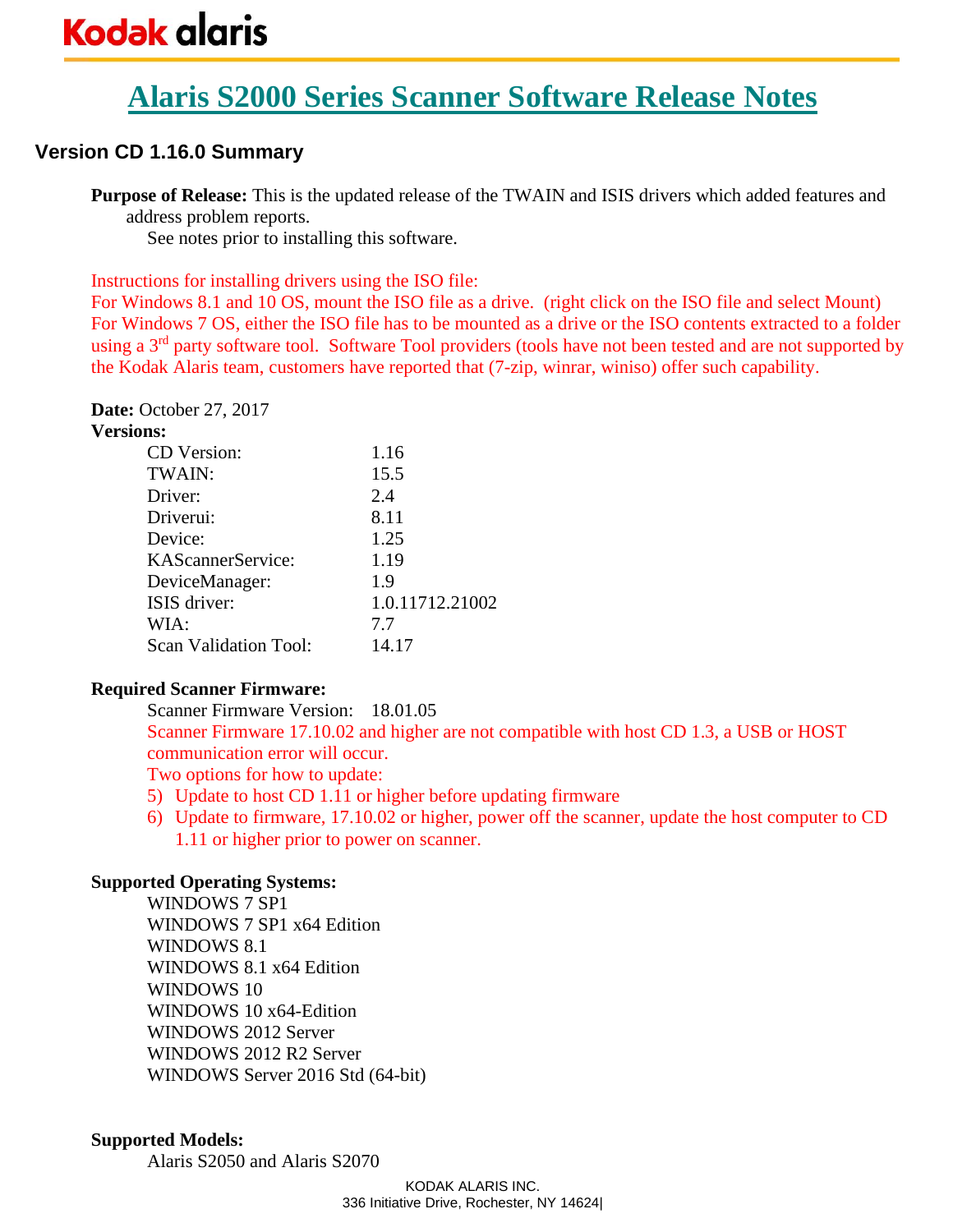# **New Features for CD 1.16:**

1. Add Digital Stamping feature

# **Improvements from CD 1.11:**

- 1. SAGE-720: start screen of driver install the text in the button is not an accurate German grammar.
- 2. SAGE-727: Add Integrators folder to CD ISO with an HTML file with a link to webpage for integrators kit
- 3. SAGE-735: Add Silent Install support for set\_up.exe in root directory of CD ISO
- 4. SAGE-662,654,663,667,670,671,672 Multiple changes to improve connectivity at installation of the product.
- 5. SAGE-56: Scanner is not found during installation. Using Windows 8.1, the USB device may not be recognized.
- 6. SAGE-558 ISIS Driver, the "Split Document feature" in conjunction with Relative Cropping is not functioning correctly
- 7. SAGE-435 ISIS Driver, can't scan duplex from ADF and simplex from FB using a single profile setup.

## **Notes:**

1. If the computer which the Alaris S2000 drivers are being installed has drivers for a Kodak i11xxWN scanner and does not have the Alaris S2000 drivers already installed. The i11xxWN scanner must be uninstalled prior to the installation of the Alaris S2000 drivers. The Kodak i11xxWN scanner can then be reinstalled after the Alaris S2000 drivers are successfully installed.

- 1. SAGE-185: ISIS: Cropping Relative to Document, when set for 3" x 3" cropping size, the output image measures 3.19" x 2.93"
- 2. SAGE-598: An USB/HOST communication error will occur with scanner firmware 17.10.02 or higher prior with host CD 1.3.
- 3. SAGE-753 ISIS- Digital Stamping is limited to 40 total characters while 40 characters per line are allowed with the TWAIN driver.
- 4. SAGE-758 Passport Single Page shortcut name in the TWAIN driver is not translated and the name appears blank is the PC language is not English.
- 5. SAGE-680: When the host 1.11 is used with Firmware 17.08.03, buttons and text may not appear correct on the OCP. Update to firmware 17.10.02 or higher.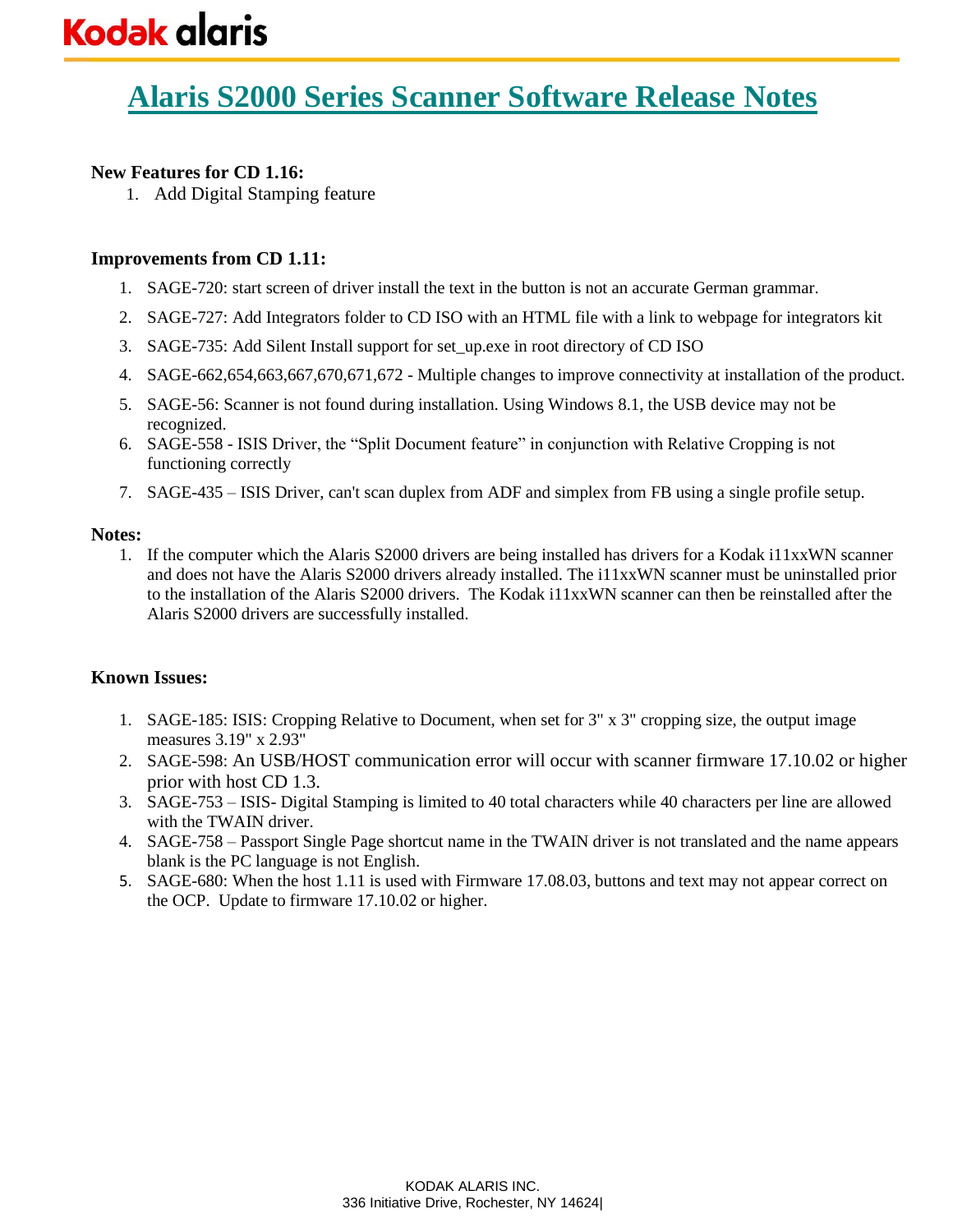# **Alaris S2000 Series Scanner Software Release Notes**

# **Version CD 1.11.0 Summary**

**Purpose of Release:** This is the updated release of the TWAIN and ISIS drivers which added features and address problem reports

See notes prior to installing this software.

Instructions for installing drivers using the ISO file:

For Windows 8.1 and 10 OS, mount the ISO file as a drive. (right click on the ISO file and select Mount) For Windows 7 OS, either the ISO file has to be mounted as a drive or the ISO contents extracted to a folder using a 3<sup>rd</sup> party software tool. Software Tool providers (tools have not been tested and are not supported by the Kodak Alaris team, customers have reported that (7-zip, winrar, winiso) offer such capability.

**Date:** October 27, 2017 **Versions:**

| шs.                          |                 |
|------------------------------|-----------------|
| <b>CD</b> Version:           | 1.11            |
| TWAIN:                       | 15.5            |
| Driver:                      | 1.9             |
| Driverui:                    | 8.7             |
| Device:                      | 1.25            |
| KAScannerService:            | 1.19            |
| DeviceManager:               | 14              |
| ISIS driver:                 | 1.0.11709.28001 |
| WIA:                         | 7.7             |
| <b>Scan Validation Tool:</b> | 14.16           |
|                              |                 |

## **Required Scanner Firmware:**

Scanner Firmware Version: 17.10.02

Scanner Firmware 17.10.02 and higher are not compatible with host CD 1.3, a USB or HOST communication error will occur.

Two options for how to update:

- 1) Update to host CD 1.11 or higher before updating firmware
- 2) Update to firmware, 17.10.02 or higher, power off the scanner, update the host computer to CD 1.11 or higher prior to power on scanner.

## **Supported Operating Systems:**

WINDOWS 7 SP1 WINDOWS 7 SP1 x64 Edition WINDOWS 8.1 WINDOWS 8.1 x64 Edition WINDOWS 10 WINDOWS 10 x64-Edition WINDOWS 2012 Server WINDOWS 2012 R2 Server WINDOWS Server 2016 Std (64-bit)

#### **Supported Models:**

Alaris S2050 and Alaris S2070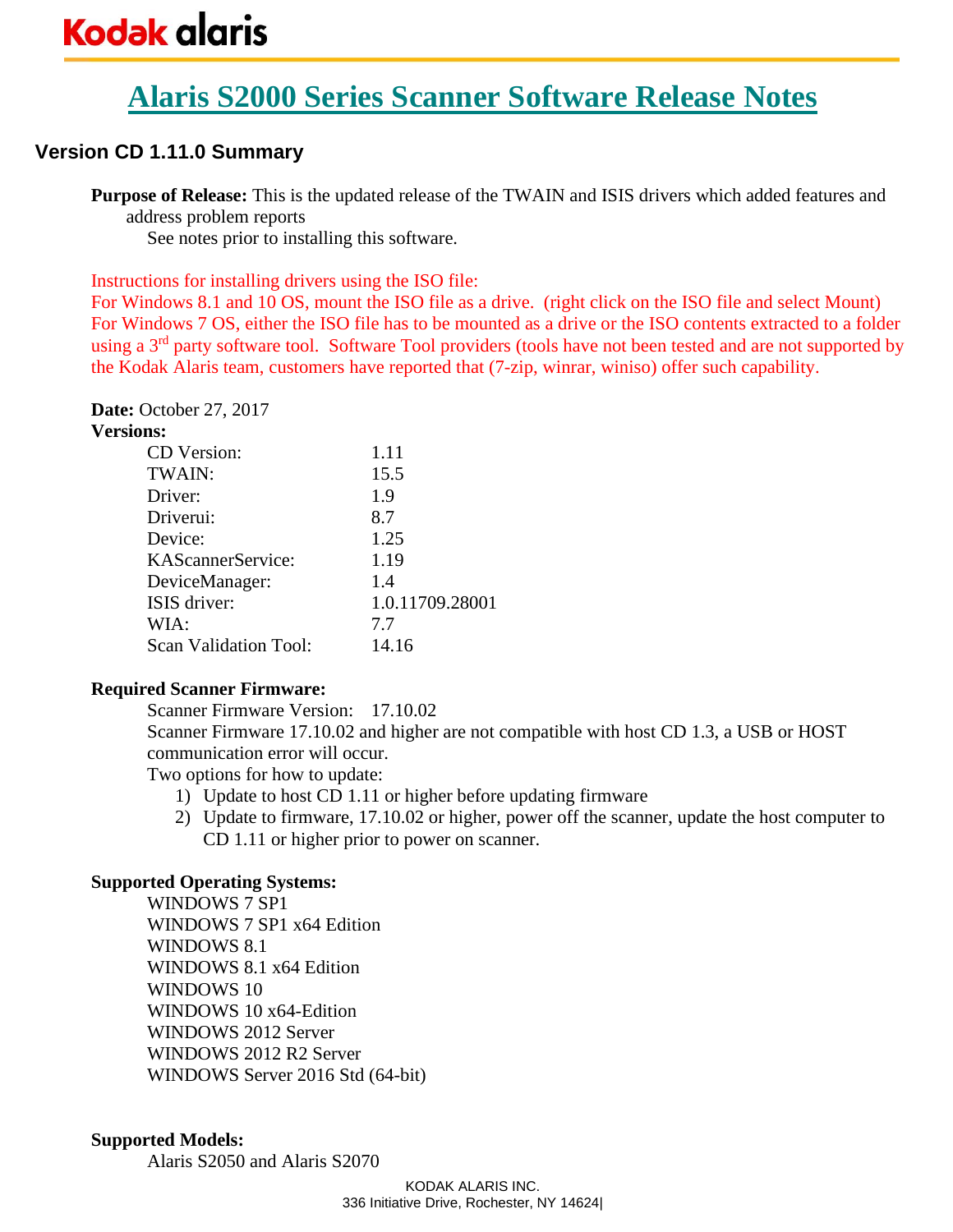# **New Features for CD 1.11:**

- 1. Add Image Split to 2 or 3 segments
- 2. Add Multiple document locate and create for both ADF (using sleeves) and Flatbed scanning
- 3. Add 260 DPI output support
- 4. "Passport Flatbed Photo" shortcut added to driver as predefined profile when a flatbed is attached.

#### **Improvements:**

- 1. SAGE-438: Server 2016 Std [64-bit] & Server 2012: Scanner failed to connect during installation and a reboot of the system is needed for the connection to occur properly.
- 2. SAGE-344: ISIS: Folded option for sleeve is not available for 'Auto Color Perfect Page Document' profile
- 3. SAGE-314: ISIS Help button is missing from User Interface
- 4. SAGE-433: ISIS-On the log tab in the driver, the save log does not create an EKLOG file. Use the save log tab in SVT to save the EKLOG.
- 5. SAGE-432: ISIS On the Debug tab in the driver, if received from scanner is checked, debug images are not created or saved. Use the TWAIN driver to create the problem and save the debug images through the TWAIN driver.
- 6. SAGE-395: When Info Input Express Limited Edition is installed on the computer prior to the start of the drivers' installation. A message "Your computer must be restarted before the rest of the installation can be completed" will occur. One can click OK and then will receive the message "Installation did not complete successfully. Correct any issues then restart the installation.". After the computer restarts everything will have installed properly and the system should work as expected.
- 7. SAGE-407: Scanner failed to connect during installation Win 8 and 8.1 only, the registry is not getting updated with the scanner information in a timely manner (more than 10 seconds) which causes a timeout condition. Workaround: reboot the computer, power on the scanner, then connect the USB cable between the scanner and the computer. Verify the scanner is connected to computer using Scan Validation Tool and the TWAIN driver.

#### **Notes:**

- 1. When Info Input Express Limited Edition 2.2.0 is installed, Info Input Express Limited Edition 2.3.0 must be installed prior to the drivers being updated or the drivers will not install.
	- a. If Info Input Express Limited Edition is not updated, the Info Input Express Limited Edition services must be stopped for the driver installation to occur.
- 2. If the computer which the Alaris S2000 drivers are being installed has drivers for a Kodak i11xxWN scanner and does not have the Alaris S2000 drivers already installed. The i11xxWN scanner must be uninstalled prior to the installation of the Alaris S2000 drivers. The Kodak i11xxWN scanner can then be reinstalled after the Alaris S2000 drivers are successfully installed.

- 1. SAGE-56: Scanner is not found during installation. Using Windows 8.1, the USB device may not be recognized. Restart your PC. More than one restart may be needed.
- 2. SAGE-185: ISIS: Cropping Relative to Document, when set for 3" x 3" cropping size, the output image measures 3.19" x 2.93"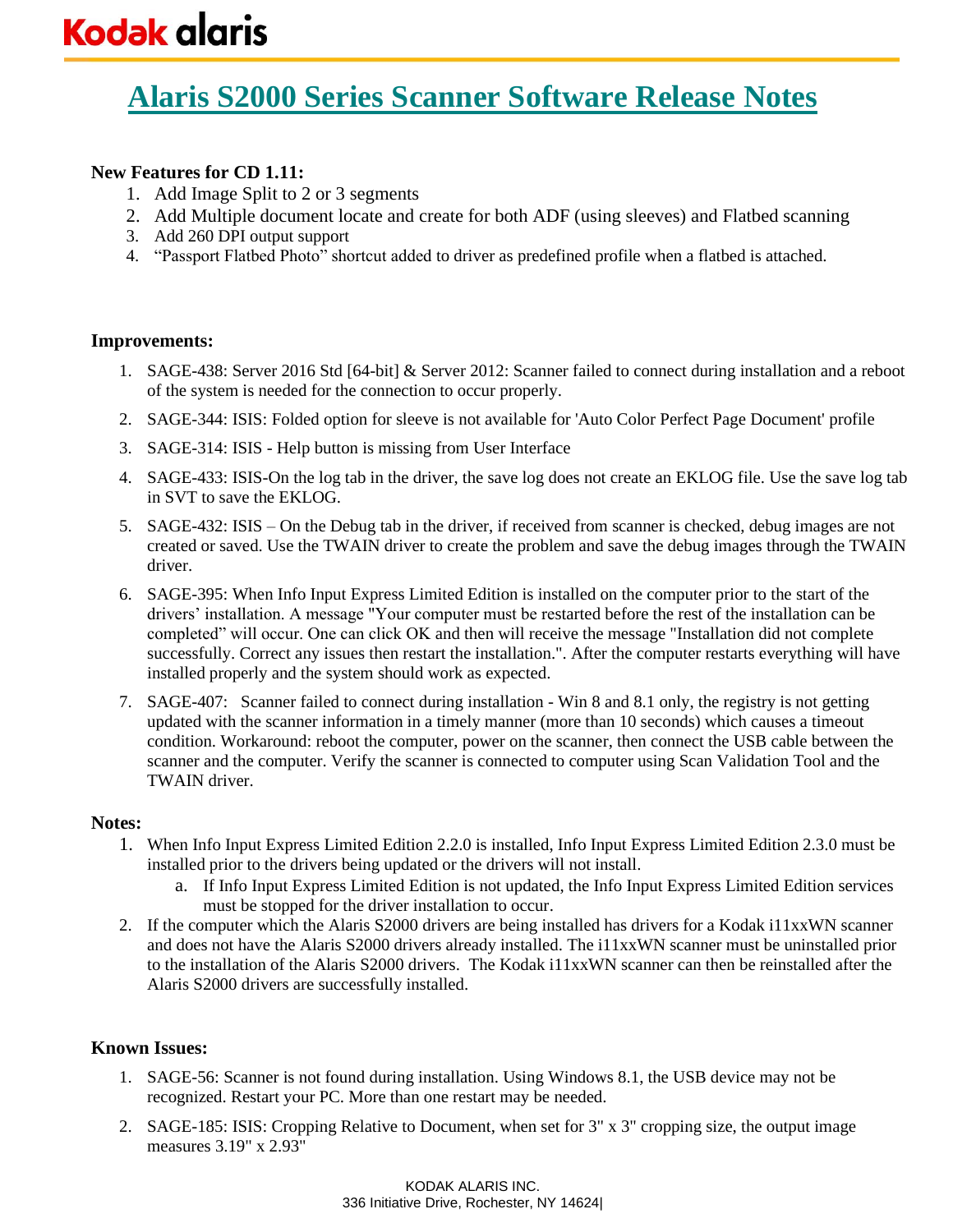- 3. SAGE-598: An USB/HOST communication error will occur with scanner firmware 17.10.02 or higher prior with host CD 1.3.
- 4. SAGE-680: When the host 1.11 is used with Firmware 17.08.03, buttons and text may not appear correct on the OCP. Update to firmware 17.10.02 or higher.
- 5. SAGE-558 ISIS Driver, the "Split Document feature" in conjunction with Relative Cropping is not functioning correctly
- 6. SAGE-435 ISIS Driver, can't scan duplex from ADF and simplex from FB using a single profile setup.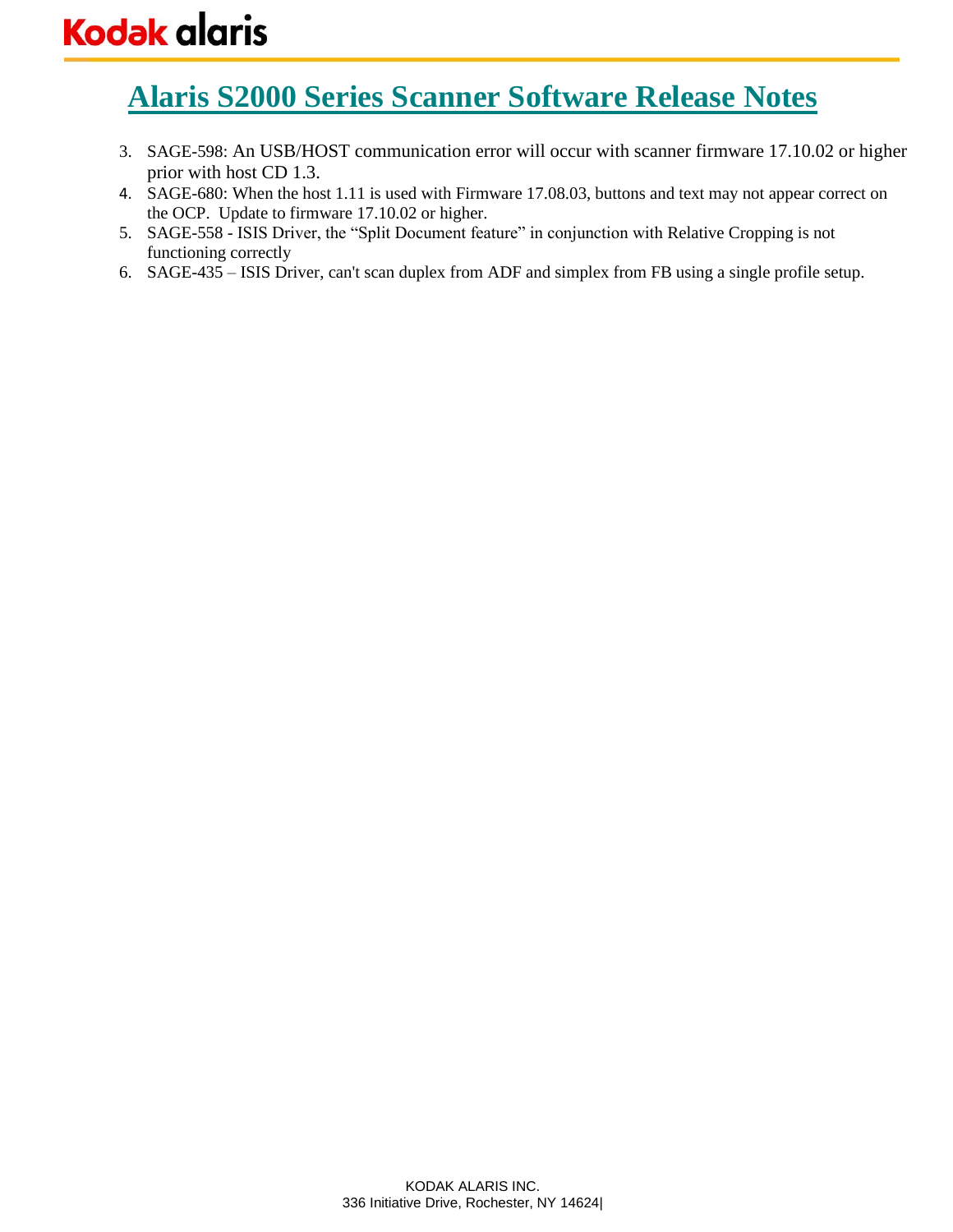# **Alaris S2000 Series Scanner Software Release Notes**

# **Version CD 1.3.0 Summary**

**Purpose of Release:** This is the initial release of the TWAIN and ISIS drivers.

Instructions for installing drivers using the ISO file:

For Windows 8.1 and 10 OS, mount the ISO file as a drive. (right click on the ISO file and select Mount) For Windows 7 OS, either the ISO file has to be mounted as a drive or the ISO contents extracted to a folder using a 3<sup>rd</sup> party software tool. Software Tool providers (tools have not been tested and are not supported by the Kodak Alaris team, customers have reported that (7-zip, winrar, winiso) offer such capability.

**Date:** August 17, 2017

| <b>Versions:</b>      |                |
|-----------------------|----------------|
| CD Version:           | 1.3            |
| TWAIN:                | 14.13          |
| Driver:               | 1.4            |
| Driverui:             | 8.7            |
| Device:               | 1.8            |
| KAScannerService:     | 1.11           |
| DeviceManager:        | 1.2            |
| ISIS driver:          | 1.0.11707.7001 |
| WIA:                  | 7.5            |
| Scan Validation Tool: | 14.13          |

## **Required Scanner Firmware:**

Scanner Firmware Version: 17.08.01

## **Supported Operating Systems:**

WINDOWS 7 SP1 WINDOWS 7 SP1 x64 Edition WINDOWS 8.1 WINDOWS 8.1 x64 Edition WINDOWS 10 WINDOWS 10 x64-Edition WINDOWS 2012 Server WINDOWS 2012 R2 Server WINDOWS Server 2016 Std (64-bit)

# **Supported Models:**

Alaris S2050 and Alaris S2070

## **New Features for CD 1.0:**

5. Initial release of the TWAIN and ISIS drivers

## **Improvements:**

6. None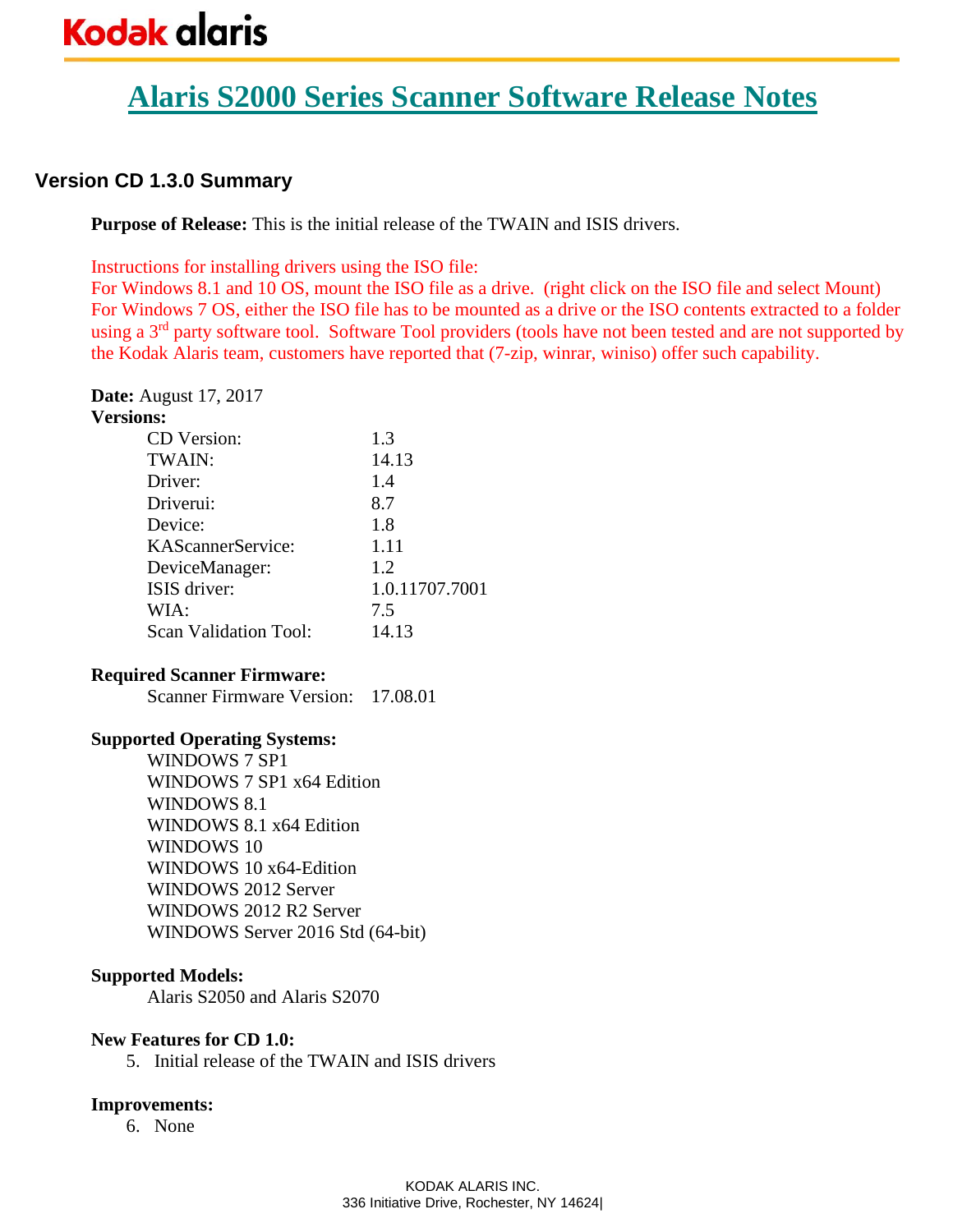**Notes:** 

1. None